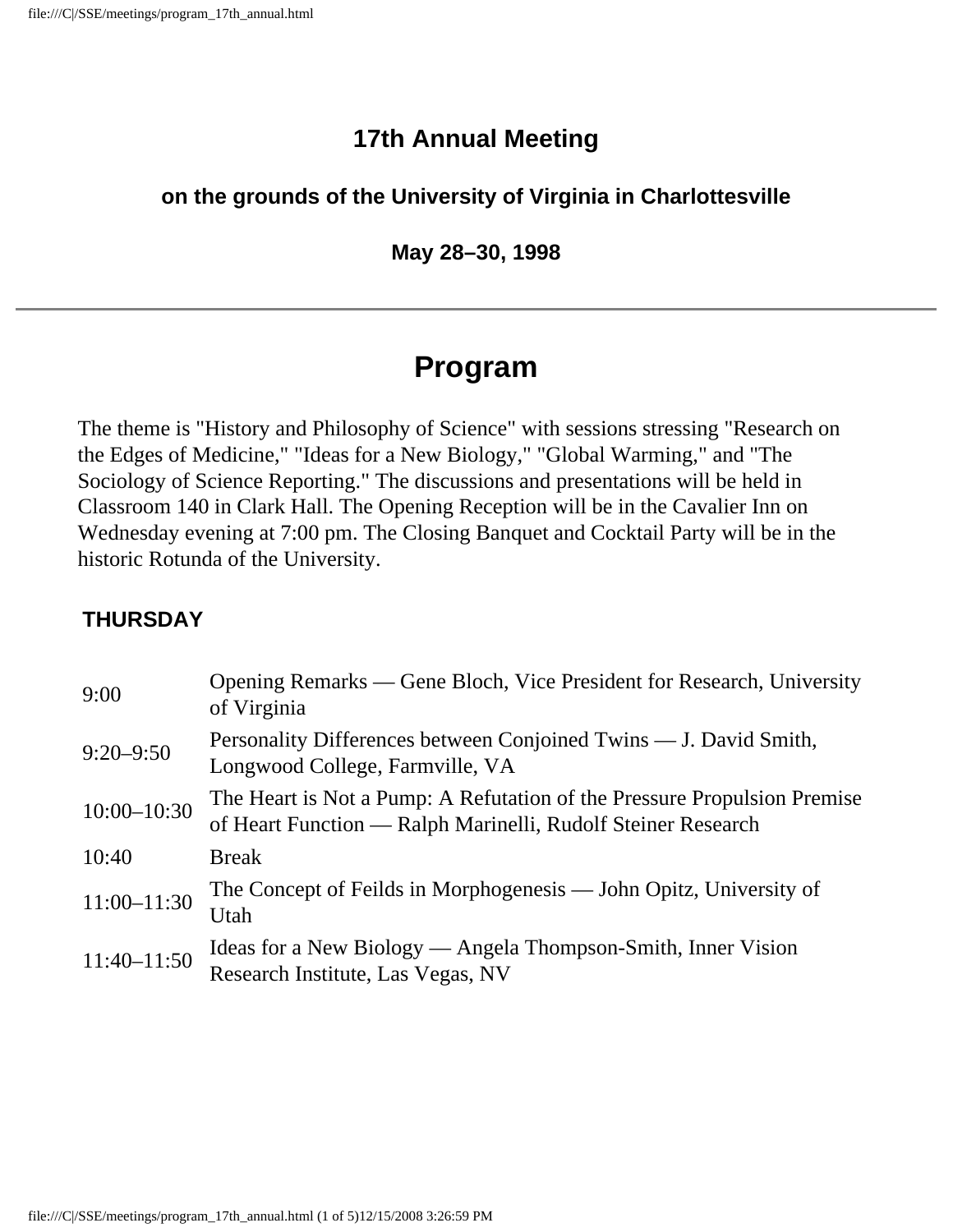



The Unifying Concept of Information in Biology and Medicine — Beverly Rubik, Institute for Frontier Science, Oakland, CA

12:10–12:20 Cayce Wet Cell Battery — Douglas Richards, et al., Meridian Institute, Complementary Medicine Treatment of Neurological Disorders Using the Virginia Beach, VA 12:25 Lunch 2:00–2:30 The Dinsdale Prize Lecture — Ian Stevenson, University of Virginia. "What are the Irreducible Elements of Scientific Research?" 2:40–3:10 William James's Passionate Advocacy of Alternative Healing — Eugene Taylor, University of Virginia School of Nursing 3:20 Break 3:40–4:10 Current Research on Alternative Methods of Medical Treatment — Ann Taylor, University of Virginia Scool of Nursing 4:20–4:30 Positive Therapeutic Effect of Distant Healing in an Advanced AIDs Population — Fred Sicher, et al., Geraldine Brush Cancer Research **Insititute** 4:35–4:45 Does Recurrent Isolation Sleep Paralysis Involve More than Cognitive Neurosciences? — Jean-Chrisophe Terrillon, Advanced Telecommunication Research Institute, Kyoto, Japan 4:50–5:00 Stress and Adaption Processess Aspect of Reflexotherapy with "Psychic Fluids" — Ion Lisii, Romanian National Association of Complementary Therapies, Bucharest, Romania 5:05–5:15 What if all there Really is, is Mind? - H. D. Froning Jr., Flagstaff, AZ 5:20–5:30 Unexplained Weight Gain Transients — Lewis Hollander, Redmond, OR 5:35 End

#### **FRIDAY**

| 9:00           | Announcements                                                                                                      |
|----------------|--------------------------------------------------------------------------------------------------------------------|
| $9:10 - 9:40$  | Just How Common are Near-Death Experiences? Survey of Surveys —<br>Bruce Greyson, University of Virginia           |
| $9:50 - 10:20$ | Near-Death Experiences with Reports of Meeting Deceased Relatives —<br>Emily Williams Cook, University of Virginia |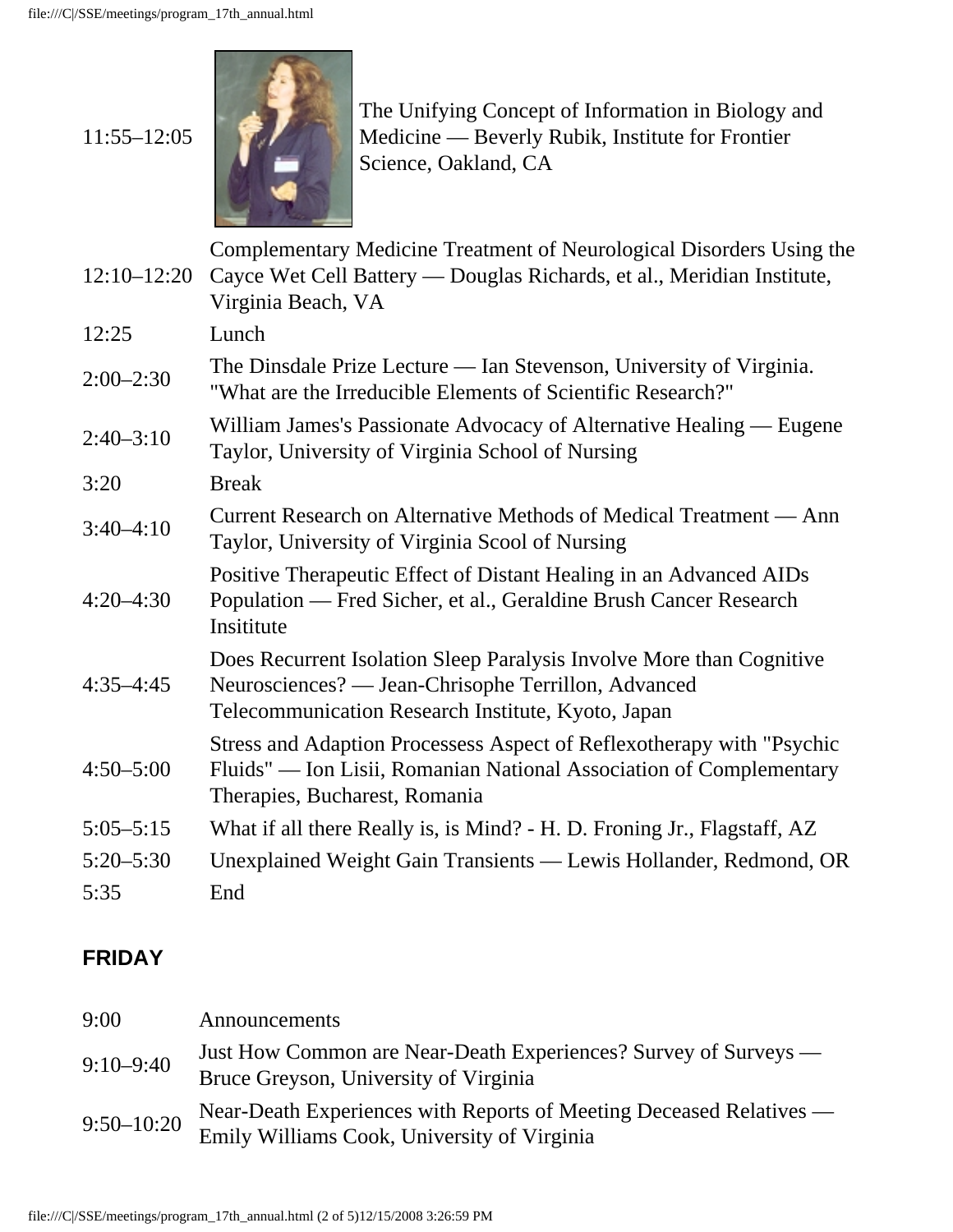| 10:30             | <b>BREAK</b>                                                                                                                                                                              |
|-------------------|-------------------------------------------------------------------------------------------------------------------------------------------------------------------------------------------|
| $10:50-$<br>11:20 | New Cases of Experimental Birthmarks - Jim B. Tucker, University of<br>Virginia                                                                                                           |
| $11:30-$<br>11:40 | A Model of Circular Migration: Does Population Growth Rule Out<br>Reincarnation? — David Bischai, Johns Hopkins University                                                                |
| $11:45-$<br>11:55 | After-Death Communication — Judy Guggenheim, ADC Project,<br>Princeton, NJ                                                                                                                |
| $12:00-$<br>12:10 | Medium to Departed Medium Communication of Pictorial Information —<br>Gary Schwartz, et al., University                                                                                   |
| $12:15-$<br>12:25 | Channeling Ramtha: Is it a "High Risk" Procedure? — Stanley Krippner et<br>al., Saybrook Graduate School                                                                                  |
| 12:30             | <b>LUNCH</b>                                                                                                                                                                              |
| $2:00 - 2:10$     | Parapsychology in the 30's: The Intellectual Context at Duke — Robert<br>Creegan, SUNY, Albany, NY                                                                                        |
| $2:15 - 2:25$     | Interpersonal Registration of Actual and Intended Eye Gaze: Relationship<br>to ESP and Survival of Consciousness Experience — Linda Russek and<br>Gary Schwartz, University of Arizona    |
| $2:30-2:40$       | Interpersonal Registration of Actual and Intended Eye Gaze: Relationship<br>to ESP and Survival of Consciousness Experience — Linda Russek and<br>Gary Schwartz, University of Arizona    |
| $2:45 - 2:55$     | Correlations of Solar Activity and Earthquake Moment — John Derr,<br>Albuquerque Seismological Lab, and Michael Persinger, Laurentian<br>University, Ontario                              |
| $3:00 - 3:10$     | The Saguenay Quebec Earthquake Lights, November–December, 1988 —<br>France L. St. Laurent, Commission Scolaire du Sault-St-Louis, Quebec, and<br>John Derr, Albuquerque Seismological Lab |
| 3:15              | <b>BREAK</b>                                                                                                                                                                              |
| $3:35 - 3:45$     | The Scientific Method as Defined by the Hunefer Papyrus of the XIX<br>Dynasty of Ancient Egypt — Rush Allen, Orange, CA.                                                                  |
| $3:55 - 4:05$     | Nibiru, Planet X: Evidence from Antiquity for the position of its Orbit and<br>Its Current Position — Richard Day, University of Cincinnati                                               |
| $4:10 - 4:20$     | Plentiful Enlightenment of Ancient Experiment Sciences — Tao-qiu Chen,<br>The Chinese Society of Somatic Science, JiangSu Province, China                                                 |
| $4:25-4:35$       | Menstrual Periods and Quantum-Periods — Arnold Lettieri, Jr., Hopewell,<br><b>NJ</b>                                                                                                      |
| $4:40 - 4:50$     | The Phi Streamline Principle: The Path of Least Resistance in Nature and<br>Technology — John Petersen, The Arlington Institute, Arlington, VA                                            |
| 4:55              | <b>BREAK</b>                                                                                                                                                                              |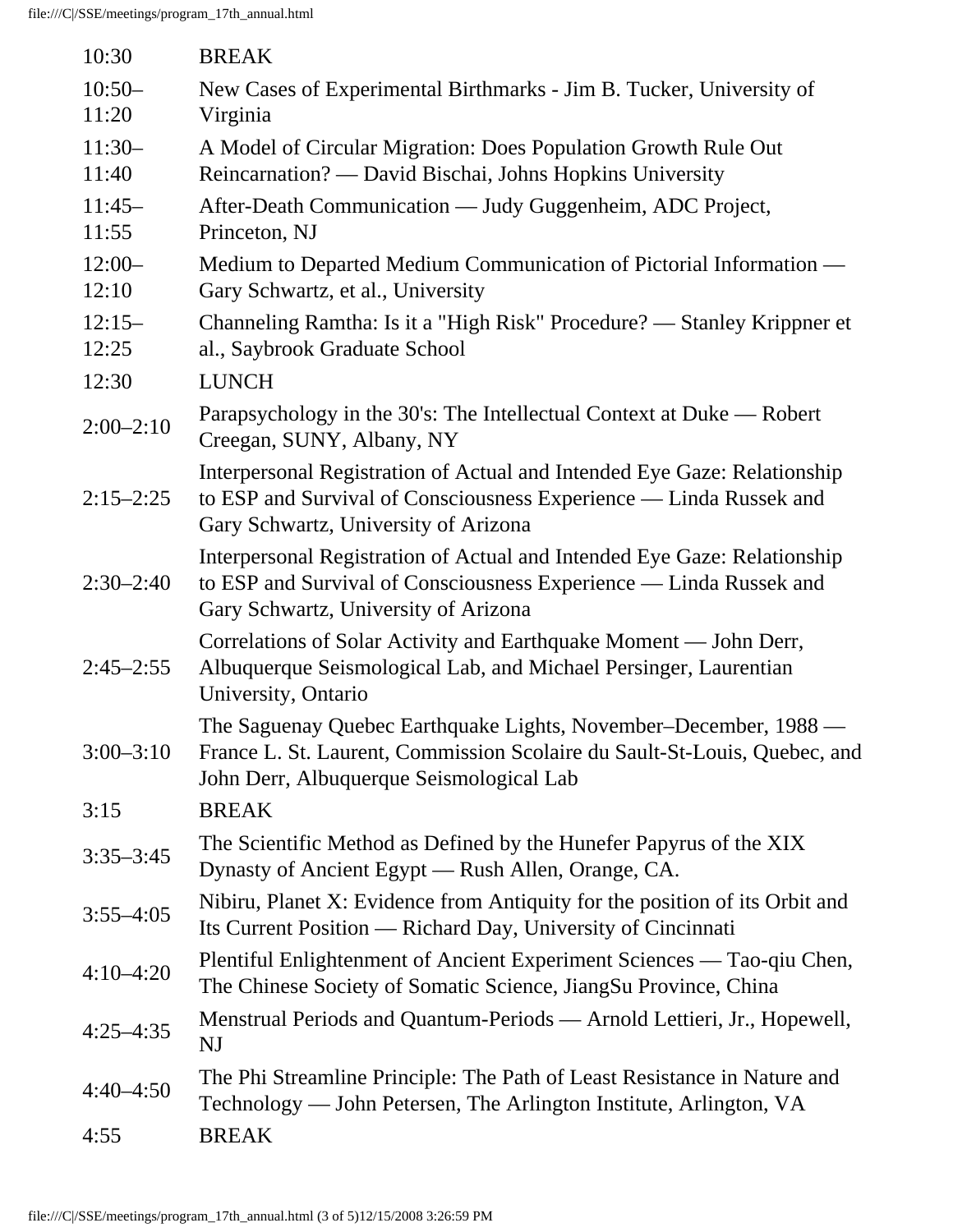

Meeting

5:35 END

#### **SATURDAY**

| 9:00              | Announcements                                                                                                                                                                                                                                                   |
|-------------------|-----------------------------------------------------------------------------------------------------------------------------------------------------------------------------------------------------------------------------------------------------------------|
| $9:10 - 9:40$     | Global Warming: A Tutorial - Grant Goodell, University of Virginia                                                                                                                                                                                              |
| $9:50 - 10:20$    | Global Warming: Data versus Models — Pat Michaels, Virginia State<br>Climatologist, Charlottesville, VA                                                                                                                                                         |
| 10:30             | <b>BREAK</b>                                                                                                                                                                                                                                                    |
| $10:50-$<br>11:20 | Long Term Consequences of Altering the Habitat - Mark Walters,<br>Geraldine R. Dodge Foundation                                                                                                                                                                 |
| $11:30-$<br>11:40 | Anomalies in the History of Relativity — Ian McCausland, University of<br>Toronto                                                                                                                                                                               |
| $11:45-$<br>11:55 | What can Elementary Particles Tell Us About the Space in Which We<br>Live? – Ronald Bryan, Texas A&M University                                                                                                                                                 |
| $12:00-$<br>12:10 | Exploring What Changes Might Be Made in the Philosophy of Science in<br>order to Allow for a Theory of Truly Everything - Charles Berner,<br>Merimbula, NSW, Australia                                                                                          |
| $12:15-$<br>12:25 | The Mars Effect Data-Base – Francoise Gauquelin, Paris, France                                                                                                                                                                                                  |
| 12:30             | <b>LUNCH</b>                                                                                                                                                                                                                                                    |
| $2:00 - 2:40$     | Science and the Scientific Exploration of Anomalies: An Empirical<br>Comparison and Some Normative Comments — Henry Bauer, Virginia<br>Tech                                                                                                                     |
| 3:20              | News Reporting of Anomalies and Anomalies Research: General Remarks<br>by: Mark William Logas, WVIR-TV/NBC, Charlottesville, VA; Sara<br>McConnell, WINA-Radio, Charlottesville, VA; Beverly Orndorf, The<br>Richmond Times Dispatch; Tom Shroder, Miami Herald |
| $3:40-4:10$       | Panel Discussion with Interlocutor                                                                                                                                                                                                                              |
| $4:10-4:20$       | Cold Fusion: A Progress Report and Assessment of Media Coverage —<br>Eugene Mallove, Cold Fusion Technology, Inc.                                                                                                                                               |